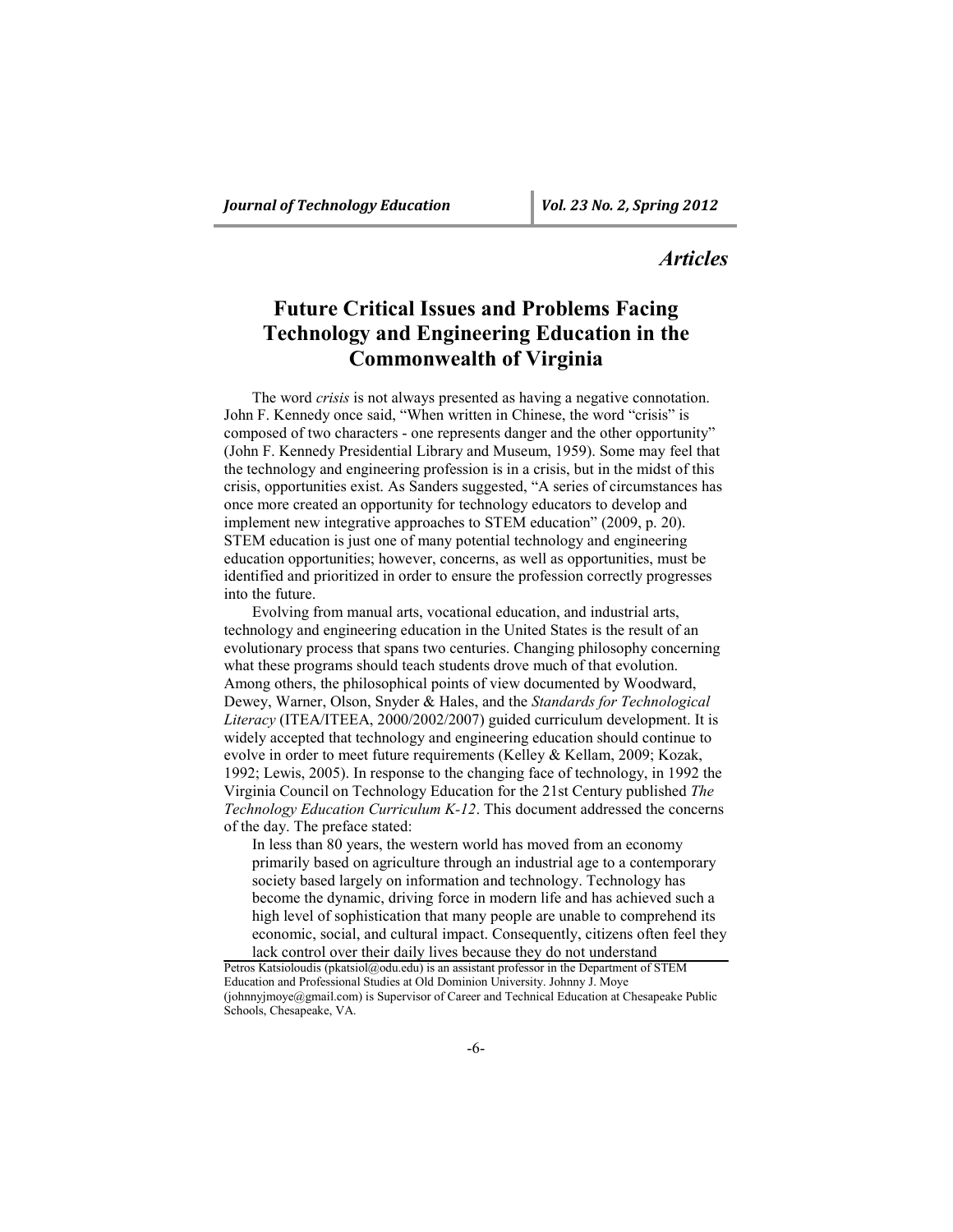technological changes or the reasons for them.

Schools today must prepare students to understand technological innovation, the productivity of technology, the impact of technology on the quality of life, and the need for critical evaluation of the social changes resulting from technological changes. Educators must ensure that graduates are prepared to live knowledgeably in a technology-based society and contribute productively to it. (Willcox & Van Dyke, 1992, p. iii)

As theoretical program changes occurred in the past, curricula also changed to meet program goals and objectives. Creating curricula that address philosophical program changes presents a challenge. McCabe and Litowitz indicated that "one of the major obstacles hindering the continued growth of technology education is the lack of a curriculum development aptitude by secondary level teachers to create and implement curricular change" (as cited in Wicklein, 1993b, p. 66).

Wicklein (1993a, 2005) and Ritz (2009) performed studies in an effort to help guide future needs of the technology education profession. Wicklein's (1993a, 2005) studies on the critical issues and problems in technology education laid the foundation for this study. Ritz's (2009) *A New Generation of Goals for Technology Education* study provided additional information "to develop meaningful instructional programs for technology education" (p. 50). Indeed, every profession requires periodic program assessment. Hoepfl and Lindstrom (2007) indicated that assessments are necessary to maintain viable technology and engineering programs. Day and Schwaller (2007) identified ten principles of program assessment in technology education. Principle number three stated, "Assessment works best when the program it seeks to improve has clear, explicitly stated purposes" (p. 253).

The International Technology and Engineering Educators Association (ITEEA)—formerly ITEA—provided program evaluation guidance in their *Realizing Excellence: Structuring Technology Programs* (2005) document. The document stated, "Evaluation refers to the process of collecting and processing information and data to determine how well a program and its various components meet the requirements and provide direction for improvements" (ITEA/ITEEA, 2005, p. 8).

#### **Purpose**

The purpose of this research was to determine the future critical issues and problems facing the K-12 technology and engineering education profession in the Commonwealth of Virginia. This study was based on the Wicklein nationwide studies (1993a, 2005). Even though this study did not exactly replicate the Wicklein studies—since it was limited to the Commonwealth of Virginia—the method and questions used were identical.

When introducing this study to participants, the researchers defined the terms *critical issue, critical problem,* and *future*. The following excerpt from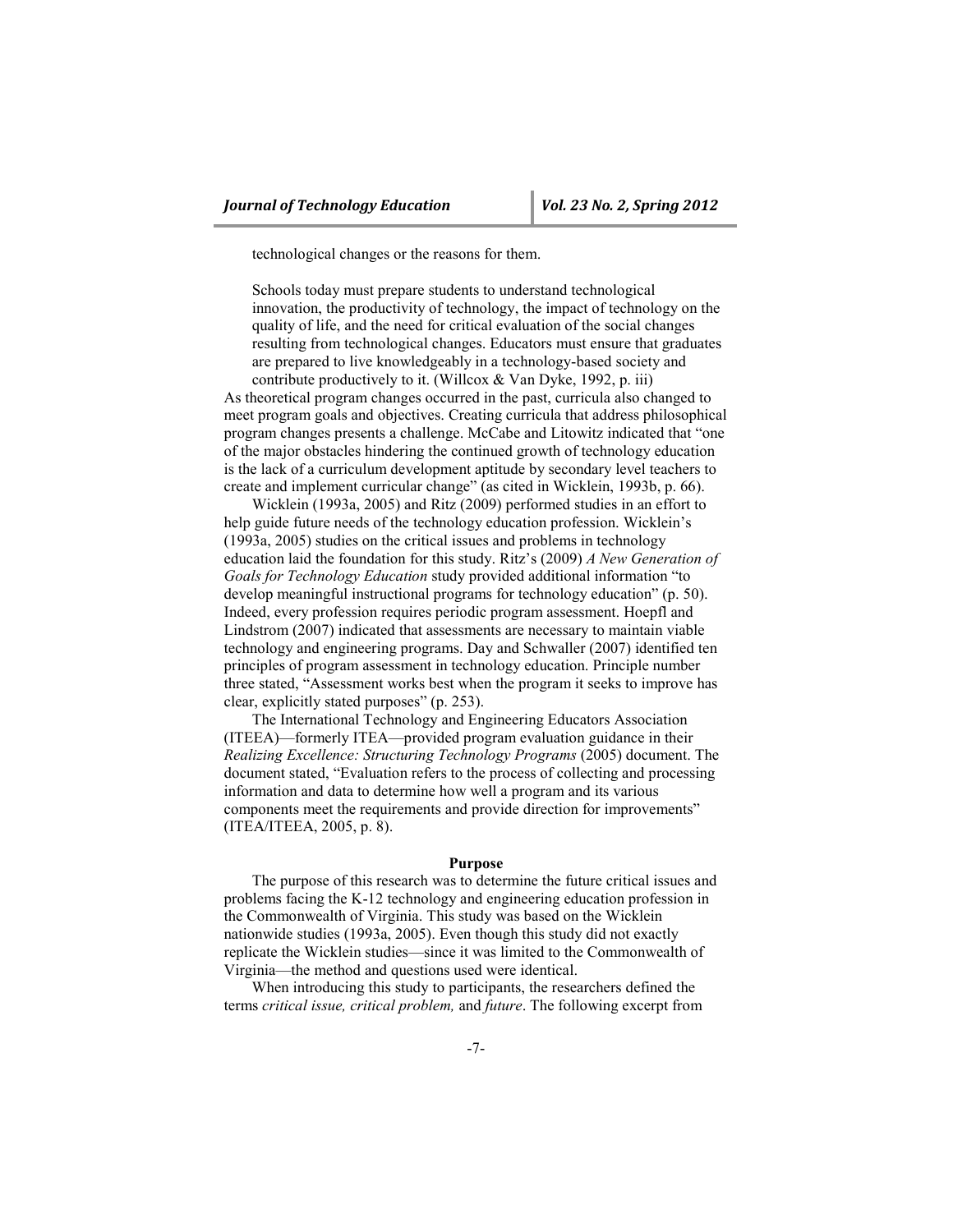Wicklein's 1993 study identifies how those terms were defined and how these researchers used the term to conduct the study.

A critical issue was defined as: Of crucial importance relating to at least two points of view that are debatable or in dispute within technology education. A critical problem was defined as: A crucial impediment to the progress or survivability of technology education.... The term "future" was defined as: A projected period of time of 3-5 years in the future. This span of time was judged as appropriate based on current strategic planning procedures used by the ITEA (5 year increments). Based upon identified critical issues and problems the leadership of the technology education profession could more accurately design a path to achieve the primary mission of advancing technological literacy. (Wicklein, 1993a, p. 56)

This study focused on two of the four research questions found in Wicklein's study.

- What are the critical issues that most probably will impact on the technology education discipline in the future (3-5 years)? (1993a, p. 56).
- What are the critical problems that most probably will impact on the technology education discipline in the future (3-5 years)? (1993a, p. 56).

During the 2009 Virginia Governor's STEM education conference, technology and engineering education stakeholders held a breakout session to discuss the future of the profession in the Commonwealth of Virginia. Whereas there was a tremendous amount of information conveyed, no definitive focus arose. The Virginia Career and Technical Education Supervisors organization sponsored a second meeting, held in Henrico County. Third and fourth meetings were held in Richmond. After the meetings, there was still no clear focus. It was the opinion of several group members that a study should be performed to determine what Commonwealth of Virginia stakeholders felt were the most pressing issues and problems facing Virginia programs. Based on study results, the group could then devise a plan to address future technology and engineering education curriculum and program needs. Wicklein (1993a) recognized that data driven decisions are essential when planning for the future.

The need to plan for the future is critical to the overall health of any organization. However, planning is often biased by the opinions of a select group of individuals who may not possess the knowledge and/or empirical data to formulate a plan that could address the most critical current and future concerns and issues facing the agency/institution. (p. 54)

This study utilized the input of a group of informed technology and engineering education stakeholders, as suggested by Wicklein in both of his studies (1993a, 2005).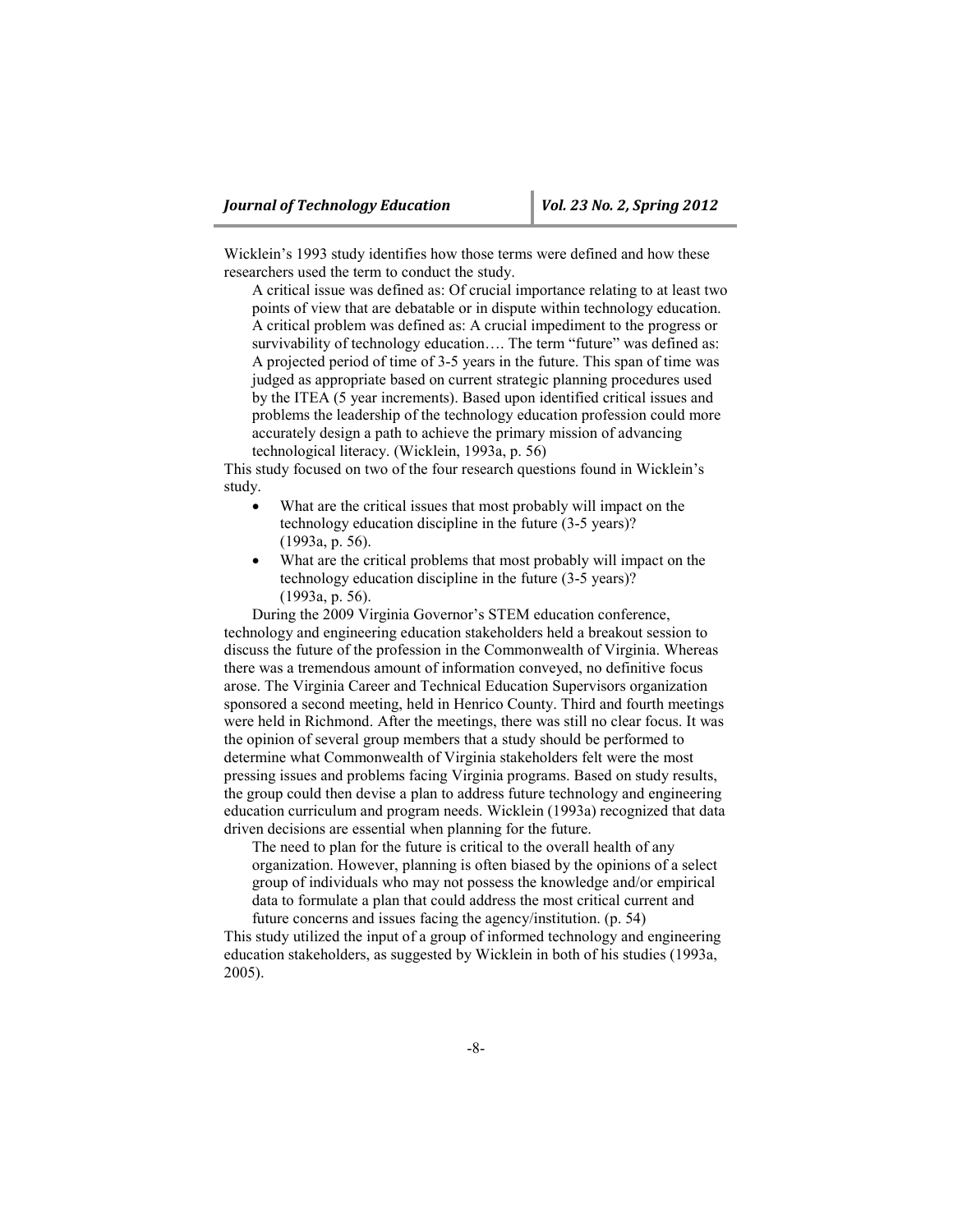#### **Methodology**

The purpose of this research was to determine the future critical issues and problems facing the technology and engineering education profession in the Commonwealth of Virginia. Hsu and Stanford (2007) identified that "The Delphi technique is a widely used and accepted method for gathering data from respondents within their domain of expertise" (p. 1). Wicklein (1993a) recognized that "the primary objective of a Delphi inquiry is to obtain a consensus of opinion from a group of respondents" (p. 56). The Delphi technique was used to consult a body of experts, gather information, and formulate a group consensus, while limiting the complications and disadvantages of face-to-face group interaction (Isaac & Michael, 1981). An electronic Delphi study was used to reduce the potential for a panel member dominating the interaction or distortions arising from decisions based on panel member feedback (Clayton, 1997).

Anonymity, interaction with controlled feedback, and statistical group responses were used in the study. Through the Delphi technique, participant anonymity was secured, allowing individuals to change their opinion on the subject matter, while also preventing them from being persuaded or inhibited by other participants (Clayton, 1997). Group consensus was an essential component for the Delphi process, since it is a function of the validity and quality of the initial competency selection process through the literature review (Custer, Scarcella, & Stewart, 1999). Researchers used a modified Delphi (three round) study to ask Commonwealth of Virginia technology and engineering education stakeholders, hereafter referred to as panelists, what they felt were the future critical issues and problems concerning Virginia technology and engineering education programs.

#### **Population**

As in Wicklein's study (1993a), "the success of the Delphi Technique relies upon the use of informed opinion; random selection was not considered when selecting the Delphi participants" (p. 57). The researchers of this study emailed 56 technology and engineering education stakeholders, who had been actively involved in technology and engineering education, and asked if they would agree to participate in this study. Of the 56 stakeholders asked to participate, 30 agreed. The participating panelists consisted of six state and district level technology and engineering education administrators, 11 former Virginia Technology Education Association (VTEA) State or Regional Presidents, four current or past members of the VTEA Board of Directors, two Virginia technology and engineering education teachers of the year, five technology and engineering teachers that have been very involved the Virginia Technology Student Association, and two technology and engineering education teacher educators. Eight of the 30 panelists were female. Potential panelists were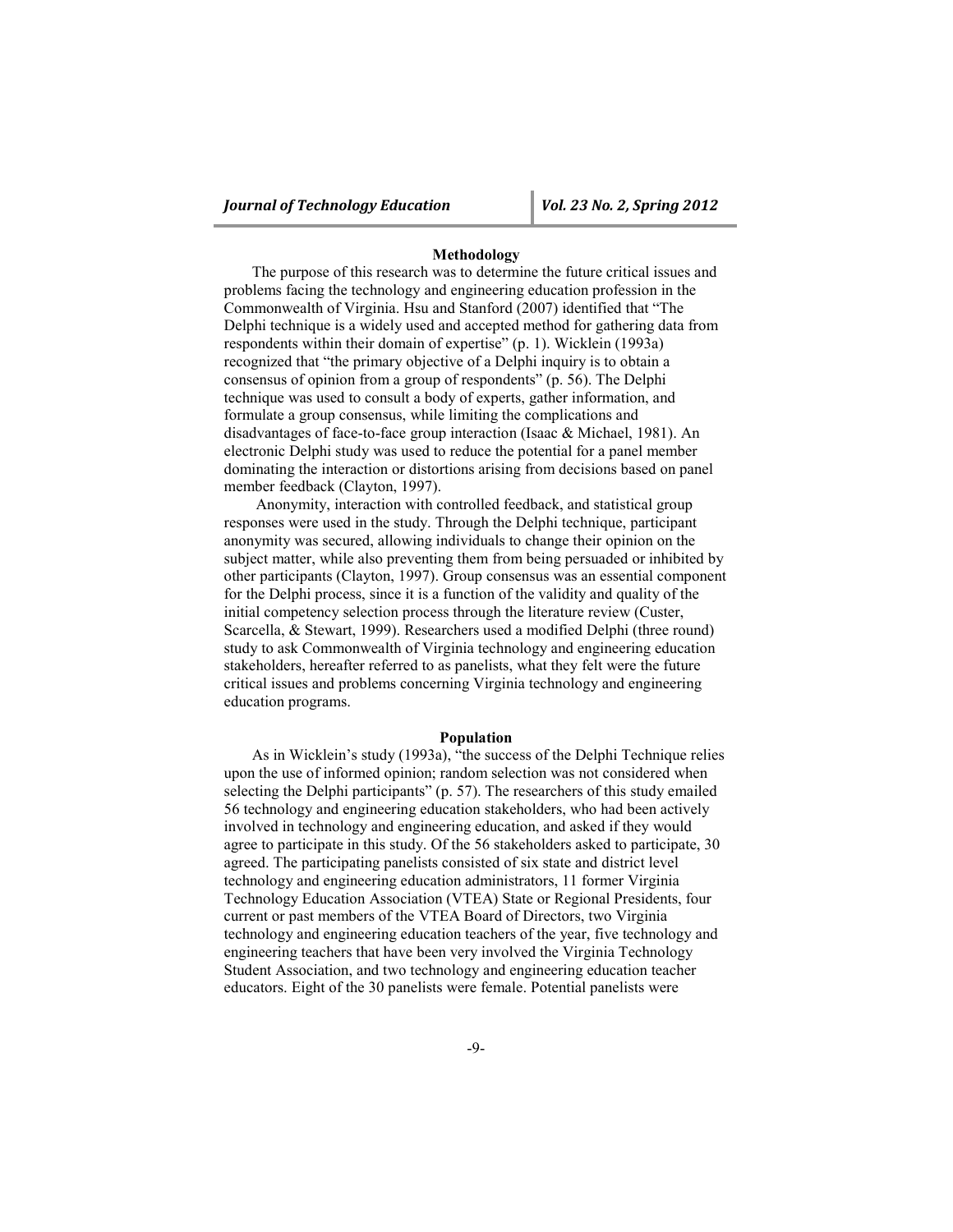provided with an overview of the study and specific study questions that they would be asked to answer.

## **Procedure**

Round one of this Delphi study commenced when researchers emailed panelists the background and purpose of the study. The researchers provided the definitions of the terms *critical issues* and *critical problems*. The first round asked panelists to identify as many future issues and problems as they deemed necessary. Using qualitative research coding procedures, the researchers categorized the issues and problems into key descriptors (Patton, 2002, p. 127). Round two asked panelists to rate the key descriptors using a Likert-type scale. Round three asked panelists to identify key descriptors that they felt were *essential* or *non-essential* for profession leaders to address when planning future technology and engineering program guidance.

#### **Analysis of Findings**

#### **Delphi I**

Via an online survey tool, panelists were asked to provide as many answers as possible to the following questions; those questions were:

- 1. What are the critical issues that most probably will impact the technology and engineering education discipline in Virginia in the future (3-5 years)?
- 2. What are the critical problems that most probably will impact the technology and engineering education discipline in Virginia in the future (3-5 years)?

Panelists were also provided the following definitions:

- A critical issue was defined as: Of crucial importance relating to at least two points of view that are debatable or in dispute within technology education (Wicklein, 1993a, p. 56).
- A critical problem was defined as: A crucial impediment to the progress or survivability of technology education (Wicklein, 1993a, p. 56).

Twenty-nine of the 30 panelists responded. Those 29 panelists provided 63 future issues and 75 future problems facing the future of technology and engineering education in Virginia. The researchers classified and coded these 63 issues and 75 problems into key descriptors, which resulted in 21 future issue and 20 future problem key descriptors. These key descriptors formed the basis for rounds two and three of this study.

#### **Delphi II**

Researchers asked panelists to consider the same two questions when rating the critical issues and problems in round two. The researchers asked participants to use the Likert-type scale (*strongly disagree, disagree, neutral, agree,* or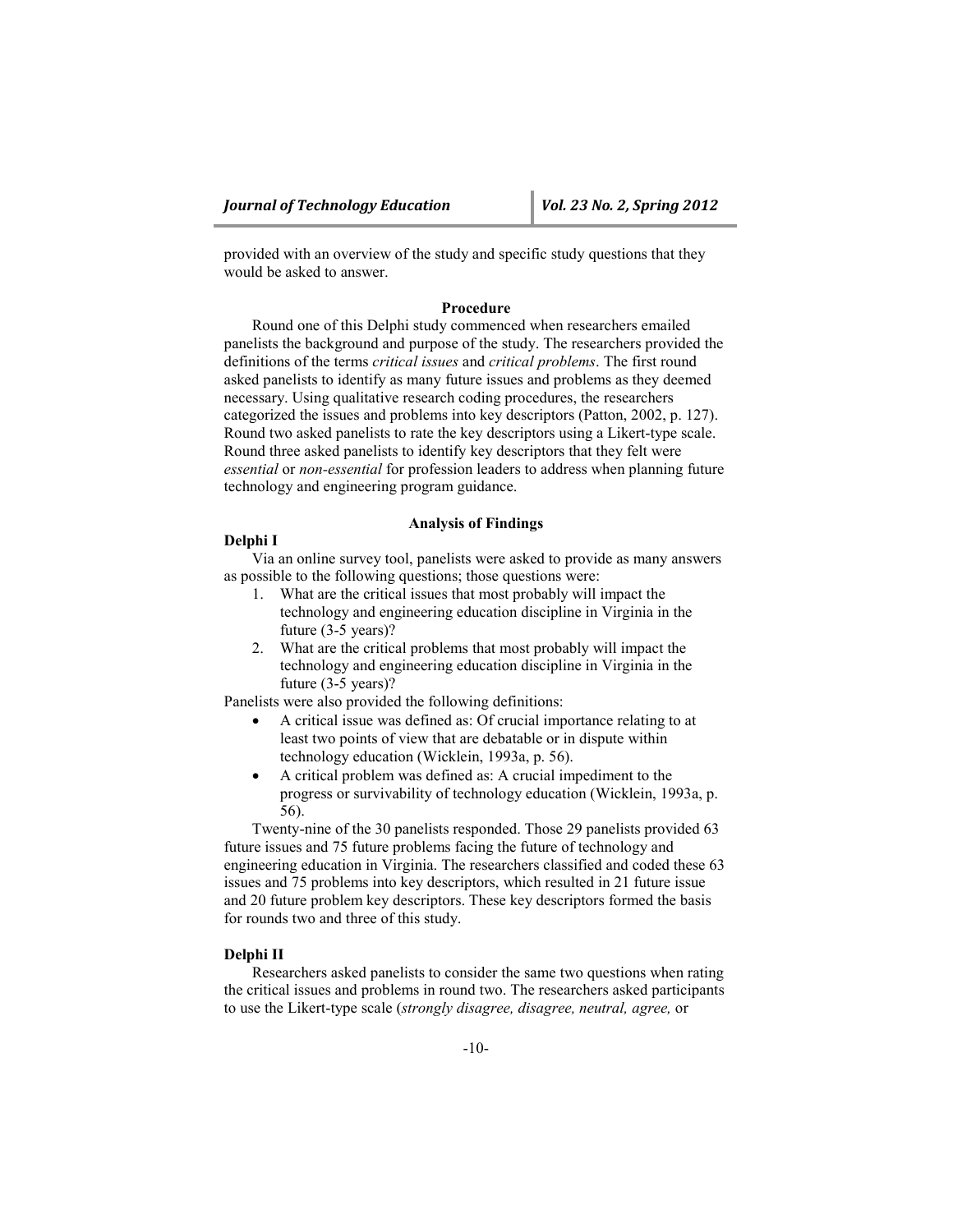*strongly agree*) when responding to the 21 future issue and 20 future problem key descriptors. Twenty-eight panelists rated the critical issue key descriptors in question one and 29 rated most of the critical problem key descriptors in question two. Table 1 identifies key descriptors and how panelists felt those descriptors represented future critical issues facing technology and engineering education in Virginia.

### **Table 1 (continued on next page)**

*Future Critical Issues Key Descriptors Ratings and Response Frequencies*

|                | <b>Number of Responses</b>                                                                              |      |                |                |                  |                  |        |
|----------------|---------------------------------------------------------------------------------------------------------|------|----------------|----------------|------------------|------------------|--------|
| Delphi II      | <b>Key Descriptor</b>                                                                                   | Mean | <b>SD</b>      | D              | $\boldsymbol{N}$ | $\boldsymbol{A}$ | $S\!A$ |
| $\mathbf{1}$   | Technology and engineering<br>education (TEE) programs<br>are not always defined in a<br>correct manner | 4.29 | $\mathbf{1}$   | $\overline{0}$ | $\mathbf{0}$     | 16               | 11     |
| $\overline{2}$ | There is a TEE teacher<br>shortage                                                                      | 4.11 | $\mathbf{1}$   | $\theta$       | 6                | 9                | 12     |
| 3              | TEE courses need to become<br>core courses                                                              | 4.11 | $\mathbf{1}$   | $\mathbf{0}$   | 6                | 9                | 12     |
| $\overline{4}$ | There is a lack of funding to<br>support TEE                                                            | 4.11 | $\mathbf{0}$   | $\mathbf{1}$   | 6                | 10               | 11     |
| 5              | TEE is not equally<br>represented in student<br>scheduling                                              | 4.11 | $\mathbf{0}$   | $\mathbf{1}$   | 7                | 8                | 12     |
| 6              | TEE programs do not always<br>receive appropriate value                                                 | 4.07 | $\mathbf{1}$   | $\mathbf{1}$   | $\overline{2}$   | 15               | 9      |
| 7              | There is an increasing<br>number of secondary TEE<br>program closures                                   | 3.93 | $\mathbf{0}$   | $\overline{2}$ | $\overline{4}$   | 16               | 6      |
| 8              | TEE curriculum<br>development/standardization/<br>to include STEM, needs to be<br>improved              | 3.82 | $\overline{2}$ | $\overline{2}$ | 3                | 13               | 8      |
| 9              | TEE teacher college prep<br>programs must be improved                                                   | 3.82 | $\mathbf{1}$   | $\mathbf{0}$   | 8                | 13               | 6      |
| 10             | The Science profession is<br>competing with TEE<br>programs                                             | 3.68 | $\mathbf{0}$   | 4              | 6                | 13               | 5      |
| 11             | TEE is viewed as for males,<br>not females                                                              | 3.61 | 1              | 3              | 8                | 10               | 6      |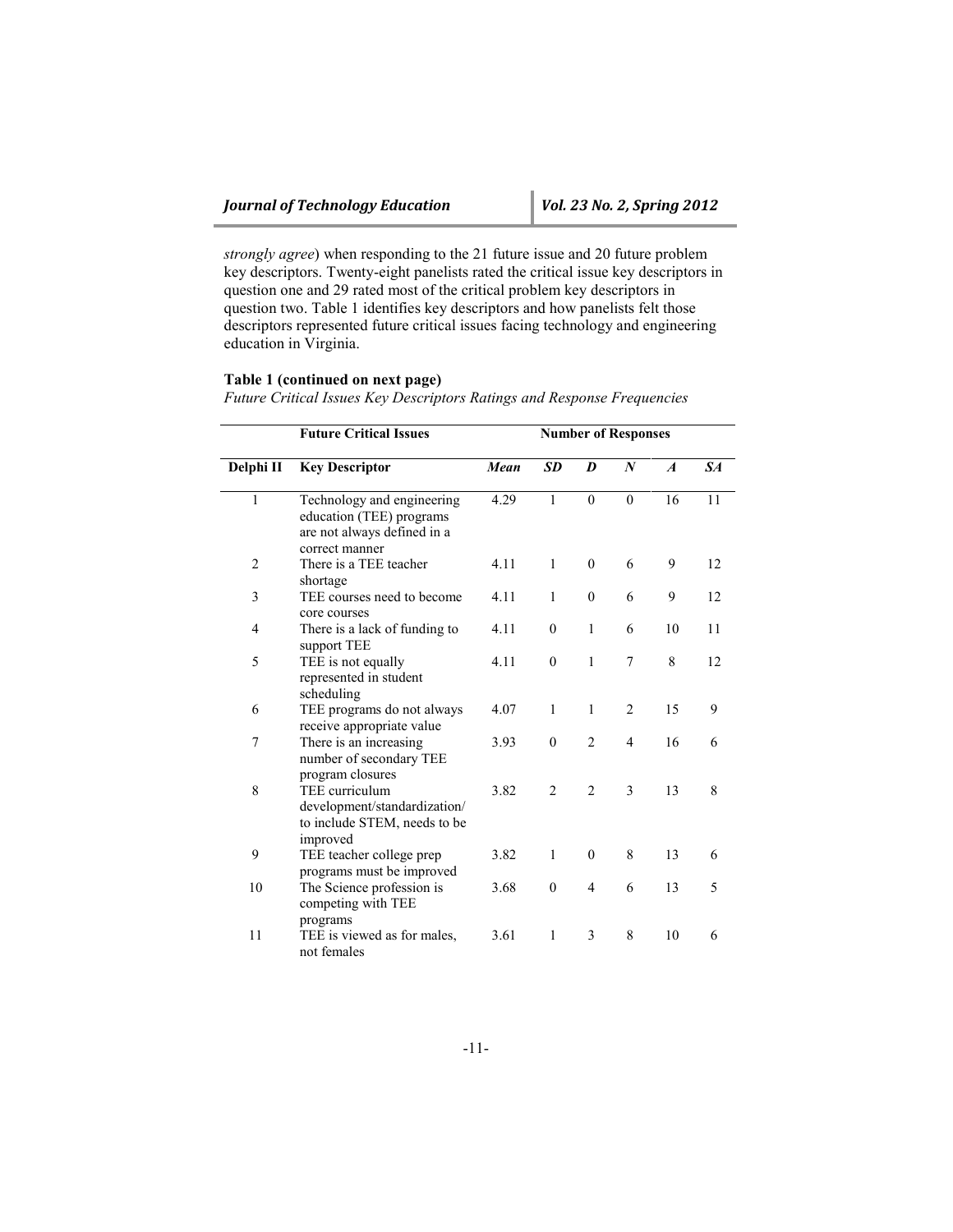| <b>Journal of Technology Education</b> |                                                                           |      |                |                |    | Vol. 23 No. 2, Spring 2012 |                    |
|----------------------------------------|---------------------------------------------------------------------------|------|----------------|----------------|----|----------------------------|--------------------|
| 12                                     | Secondary TEE teacher<br>professional development<br>needs to be improved | 3.61 | $\theta$       | $\overline{4}$ | 8  | 11                         | 5                  |
| 13                                     | There is no clear focus for the<br>future of TEE programs                 | 3.54 | $\mathbf{1}$   | 3              | 6  | 16                         | $\mathfrak{D}_{1}$ |
| 14                                     | There is a lack of TEE dual<br>enrollment opportunities                   | 3.54 | $\theta$       | 5              | 9  | 8                          | 6                  |
| 15                                     | TEE programs/courses need<br>standardized testing                         | 3.50 | $\overline{2}$ | $\overline{2}$ | 10 | 8                          | 6                  |
| 16                                     | TEE needs to have an<br>industry credentialing<br>plan/focus              | 3.48 | $\mathbf{1}$   | $\theta$       | 12 | 13                         | 1                  |
| 17                                     | TEE has a lack of<br>administrative support                               | 3.43 | $\mathbf{1}$   | $\overline{4}$ | 11 | 6                          | 6                  |
| 18                                     | TEE teachers are not<br>adequately prepared to teach<br>engineering       | 3.21 | $\mathbf{1}$   | 6              | 9  | 10                         | $\mathfrak{D}$     |
| 19                                     | TEE teachers do not know<br>industry needs                                | 3.18 | $\mathbf{1}$   | 6              | 9  | 11                         | 1                  |
| 20                                     | TEE class sizes are too large                                             | 3.14 | $\theta$       | 6              | 14 | 6                          | $\mathfrak{D}$     |
| 21                                     | There are too many TEE<br>courses available to students                   | 2.61 | $\overline{2}$ | 13             | 9  | $\overline{c}$             | $\mathcal{L}$      |

Table 2 identifies key descriptors and how panelists felt those descriptors represented future critical problems facing technology and engineering education in Virginia.

#### **Table 2 (continued on next page)**

*Future Critical Problems Key Descriptors Ratings and Response Frequencies*

| <b>Future Critical Problems</b> |                                                                                        |      | <b>Number of Responses</b> |              |                |                  |                |  |
|---------------------------------|----------------------------------------------------------------------------------------|------|----------------------------|--------------|----------------|------------------|----------------|--|
| Delphi II                       | <b>Key Descriptor</b>                                                                  | Mean | <b>SD</b>                  | D            | N              | $\boldsymbol{A}$ | S <sub>A</sub> |  |
|                                 | Technology and<br><b>Engineering Education</b><br>(TEE) needs to be better<br>marketed | 4.57 | $\theta$                   | $\Omega$     | $\Omega$       | 12               | 16             |  |
| $\overline{2}$                  | School counselors do not<br>understand TEE                                             | 4.50 | $\theta$                   | $\theta$     | $\mathfrak{D}$ | 10               | 16             |  |
| 3                               | Some TEE courses need to<br>have AP status                                             | 4.07 | $\theta$                   | $\mathbf{1}$ | 5              | 14               | 9              |  |
| $\overline{4}$                  | There is a lack of TEE<br>teachers                                                     | 4.07 | 1                          | $\theta$     | 5              | 13               | 10             |  |
| 5                               | There is a lack of TEE<br>teacher preparation<br>programs                              | 4.03 | $\theta$                   | $\theta$     | 8              | 12               | 9              |  |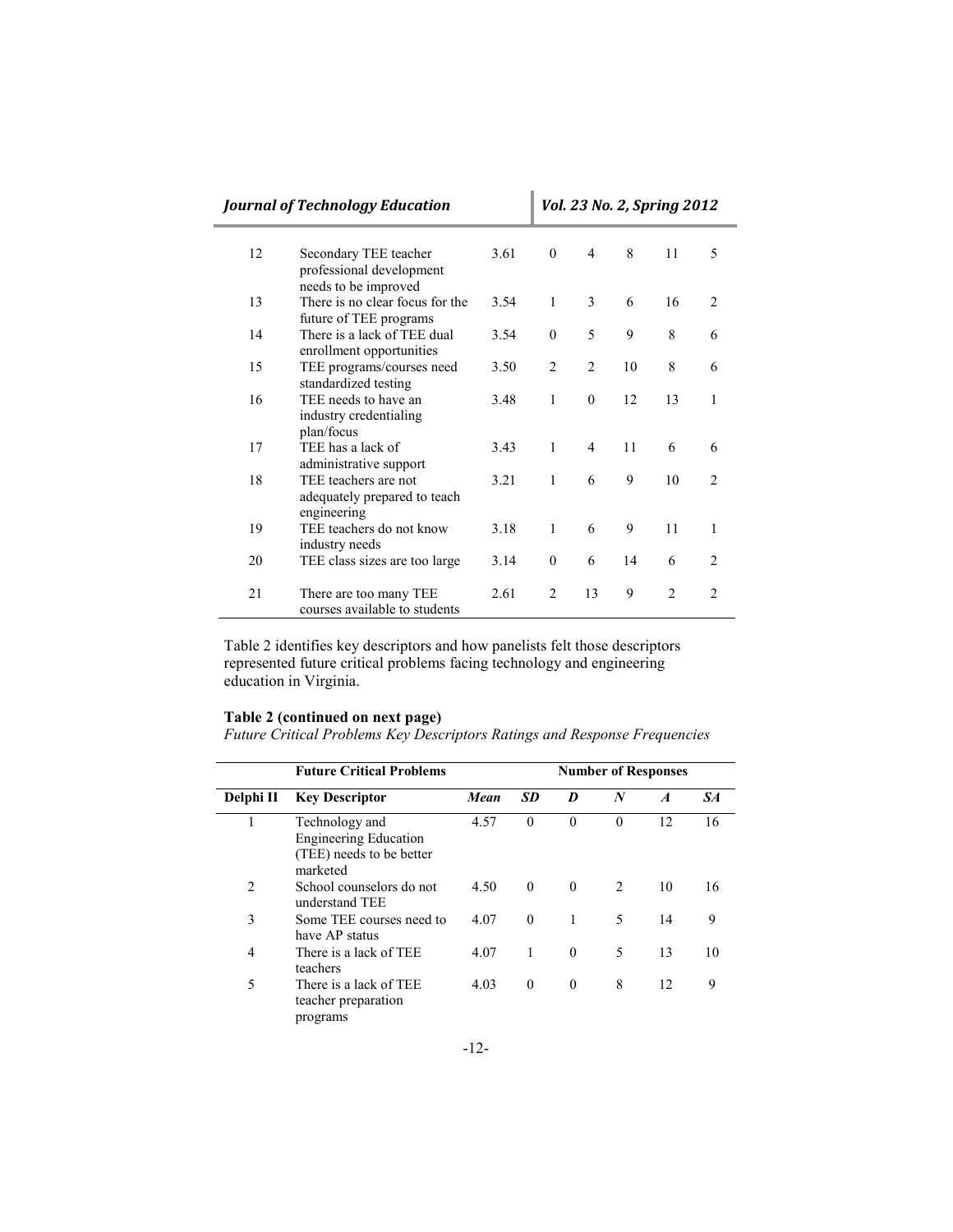|    | <b>Journal of Technology Education</b>                                                       |      |                  |                | Vol. 23 No. 2, Spring 2012 |    |                |  |
|----|----------------------------------------------------------------------------------------------|------|------------------|----------------|----------------------------|----|----------------|--|
| 6  | There is not enough room<br>for TEE electives in                                             | 3.97 | $\mathbf{1}$     | $\mathbf{1}$   | 6                          | 11 | 10             |  |
| 7  | students' schedules<br>College TEE teacher<br>preparation programs need<br>to be improved    | 3.97 | $\mathbf{0}$     | $\mathbf{1}$   | 8                          | 11 | 9              |  |
| 8  | There is a lack of TEE<br>teacher involvement in<br><b>Technology Student</b><br>Association | 3.86 | $\boldsymbol{0}$ | $\overline{2}$ | 5                          | 17 | 5              |  |
| 9  | TEE should have<br>standardized STEM<br>curriculum                                           | 3.79 | 1                | 2              | 7                          | 11 | 8              |  |
| 10 | TEE teachers should<br>receive competitive pay                                               | 3.76 | $\boldsymbol{0}$ | 4              | 6                          | 12 | 7              |  |
| 11 | There is a lack of research<br>identifying the benefits of<br><b>TEE</b>                     | 3.69 | $\mathbf{1}$     | 3              | 5                          | 15 | 5              |  |
| 12 | There are too many<br>secondary TEE programs<br>closing                                      | 3.69 | $\theta$         | $\mathbf{1}$   | 10                         | 15 | 3              |  |
| 13 | There is a lack of effective<br>TEE professional<br>development                              | 3.59 | $\mathbf{1}$     | $\overline{c}$ | 10                         | 11 | 5              |  |
| 14 | Declining secondary TEE<br>student enrollment                                                | 3.52 | $\mathbf{0}$     | 4              | 9                          | 13 | 3              |  |
| 15 | TEE teachers not adapting<br>to new curriculum needs                                         | 3.45 | $\mathbf{1}$     | $\overline{c}$ | 10                         | 15 | $\mathbf{1}$   |  |
| 16 | TEE teachers not prepared<br>to teach engineering                                            | 3.34 | 1                | 6              | 8                          | 10 | 4              |  |
| 17 | TEE programs have<br>inadequate lab space                                                    | 3.21 | $\boldsymbol{0}$ | 6              | 13                         | 8  | 2              |  |
| 18 | TEE teachers' lack of<br>understanding/use of<br>correct terminology                         | 3.11 | $\overline{2}$   | 6              | 9                          | 9  | $\overline{c}$ |  |
| 19 | TEE teachers have a lack<br>of understanding for future<br>industry needs                    | 2.97 | $\mathbf{1}$     | 7              | 13                         | 8  | $\theta$       |  |
| 20 | Lack of support from<br>VTEA, VDOE, and<br>Universities                                      | 2.90 | 3                | 9              | 5                          | 12 | $\theta$       |  |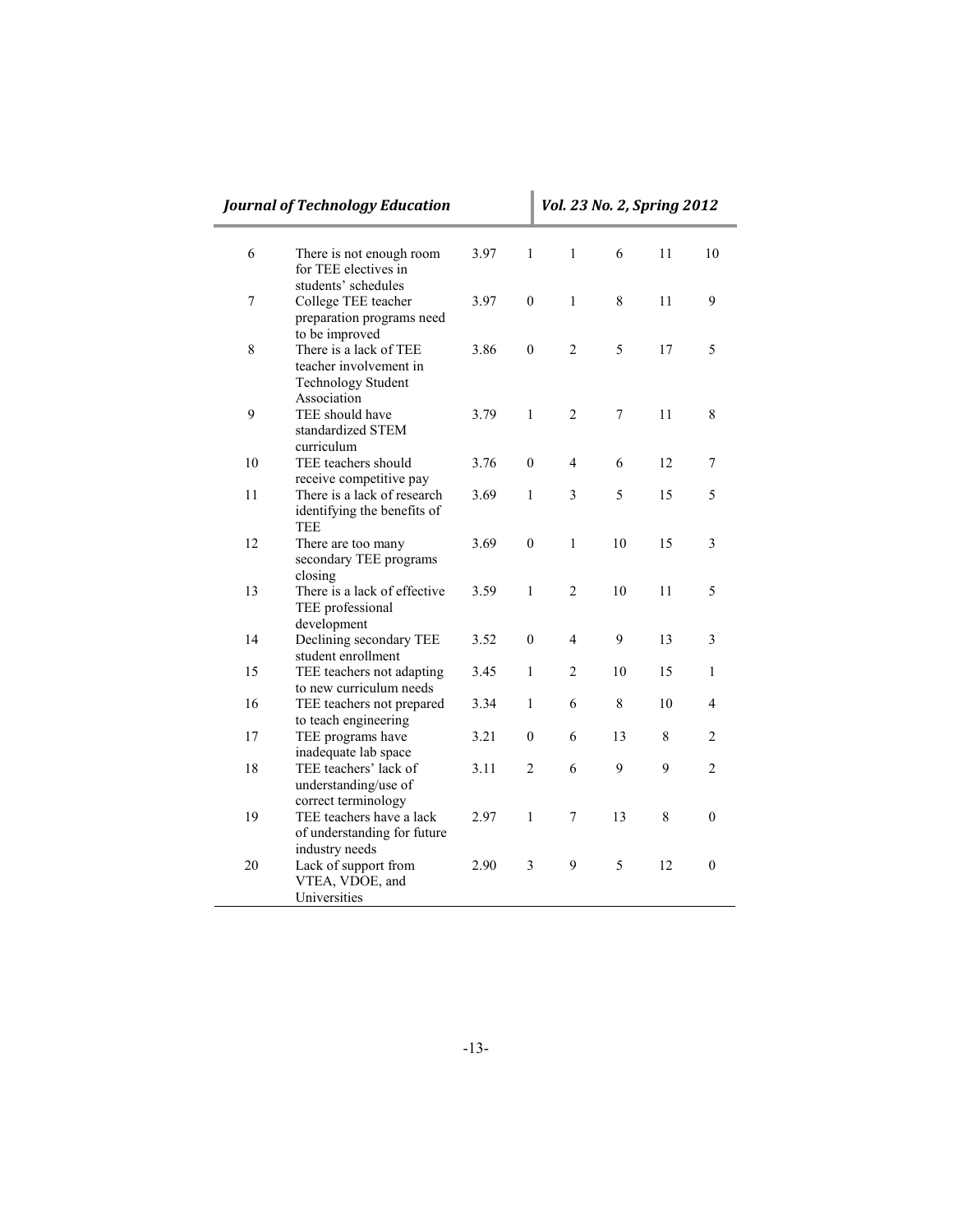#### **Delphi III**

In round two, panelists rated all key descriptors that they had identified in round one. For round three, the researchers identified key descriptors that received a 3.5 or higher rating in round two. Based on a Likert-type scale of 1 to 5, the mean of 3.5 and above implied that panelists' generally *agreed* or *strongly agreed* about those key descriptors. For each key descriptor, panelists were asked to indicate if they felt that the descriptors were *essential* or *non-essential* for technology and engineering education leaders to address. Twenty-nine panelists responded; however, not all responded to each key descriptor. Using the mean of 3.5 and above criterion for panelists to indicate that a key descriptor was *essential*, this study found that the panelists felt that there were 12 future critical issues and 13 future critical problems facing technology and engineering education in Virginia. Using the criterion of 50% of more, Table 3 lists the future critical issues that the panelists considered *essential* and the percentage of participants who felt those issues were *essential.* Table 4 provides the same information concerning future critical problems. Both Tables 3 and 4 identify similarities between this study and the results found in the Wicklein study (1993a).

#### **Table 3 (continued on next page)**

*Essential Future Critical Issues Facing Technology and Engineering Education in Virginia*

| Delphi<br>Ш    | <b>Key Descriptor</b>                                                                                         | <b>Number</b>            | Percentage | Wicklein 1993a Study                                                                                       |
|----------------|---------------------------------------------------------------------------------------------------------------|--------------------------|------------|------------------------------------------------------------------------------------------------------------|
|                |                                                                                                               | Considering<br>Essential |            | <b>Findings</b>                                                                                            |
| 1              | Technology and<br>Engineering<br>Education (TEE)<br>programs are not<br>always defined in a<br>correct manner | 24 of 28                 | 85.7%      | Poor and/or inadequate<br>public relations for<br>technology ed.                                           |
| $\overline{c}$ | TEE programs do<br>not always receive<br>appropriate value                                                    | 23 of 28                 | 82.1%      | General populous<br>ignorant regarding<br>technology and the<br>discipline of technology<br>ed.            |
| 3              | TEE curriculum<br>development/<br>standardization/to<br>include STEM.<br>needs to be<br>improved              | 22 of 29                 | 75.9%      | Non-unified curriculum<br>for technology ed.;<br>Curriculum development<br>paradigms for technology<br>ed. |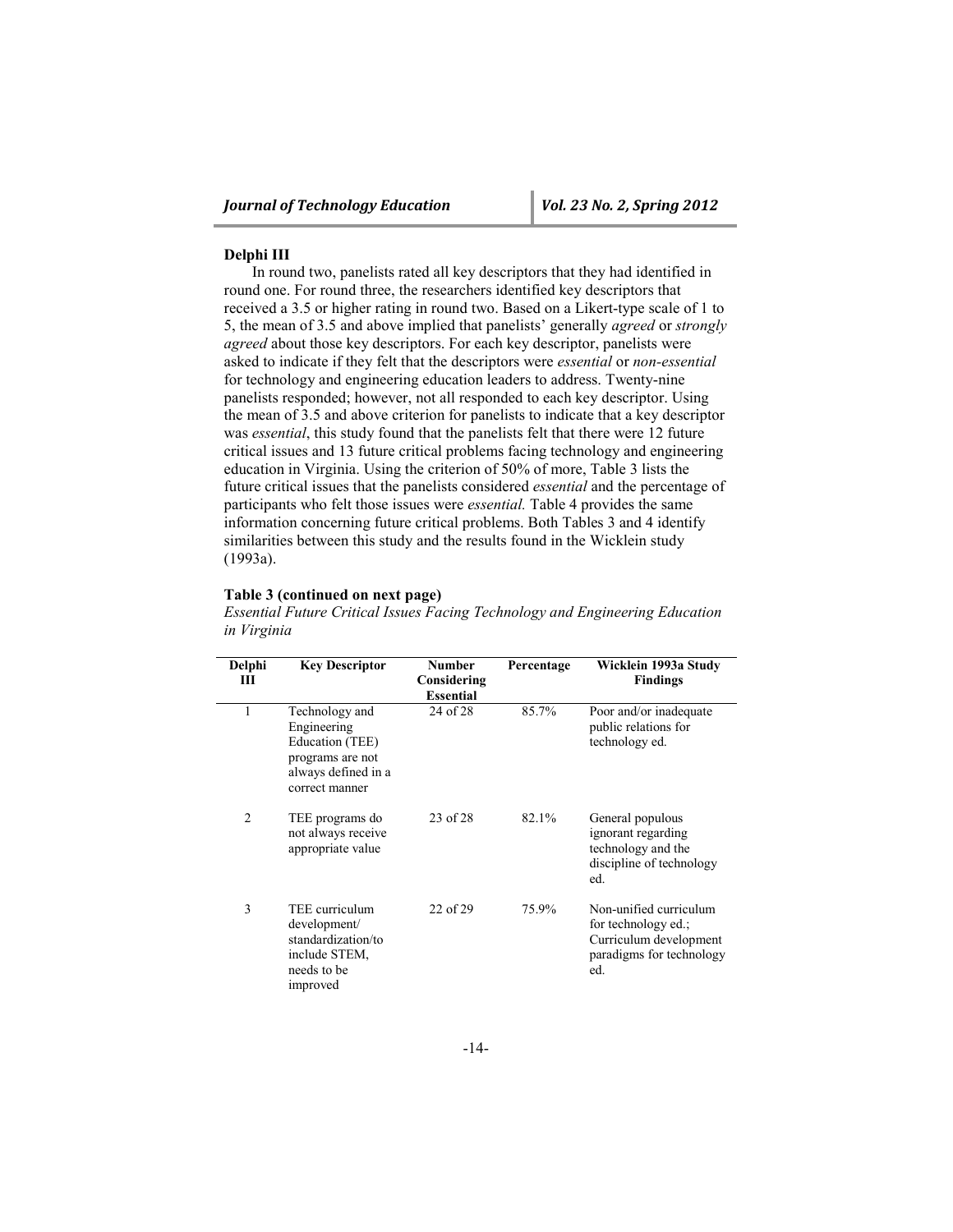|    | Journal of Technology Education                                              |              | Vol. 23 No. 2, Spring 2012 |                                                                                                                             |  |  |
|----|------------------------------------------------------------------------------|--------------|----------------------------|-----------------------------------------------------------------------------------------------------------------------------|--|--|
|    |                                                                              |              |                            |                                                                                                                             |  |  |
| 4  | There is no clear<br>focus for the future<br>of TEE programs                 | 21 of 28     | 72.4%                      | Lack of consensus of<br>curriculum content for<br>technology ed.                                                            |  |  |
| 5  | TEE is not equally<br>represented in<br>student scheduling                   | $20$ of $28$ | 71.4%                      | HS graduation<br>requirements reduce<br>opportunities for<br>technology ed. courses                                         |  |  |
| 6  | There is a lack of<br>funding to support<br>TEE                              | 20 of 28     | 71.4%                      | Insufficient funding of<br>technology ed. programs;<br>Funding of technology<br>ed.                                         |  |  |
| 7  | There is a TEE<br>teacher shortage                                           | $20$ of $29$ | 69.0%                      | Insufficient quantities of<br>technology ed. teachers;<br>Elimination of teacher<br>education programs in<br>technology ed. |  |  |
| 8  | There are an<br>increasing number<br>of secondary TEE<br>program closures    | 17 of 27     | 63.0%                      | Elimination of<br>technology ed. programs                                                                                   |  |  |
| 9  | TEE courses need to<br>become core<br>courses                                | 18 of 29     | $62.1\%$                   | No similar issues or<br>problems                                                                                            |  |  |
| 10 | TEE college prep<br>programs must be<br>improved                             | 16 of 28     | 57.9%                      | Inappropriate certification<br>procedures for<br>technology ed.                                                             |  |  |
| 11 | TEE is viewed as<br>for males, not<br>females                                | 16 of 29     | 55.2%                      | Number of females in<br>technology ed.                                                                                      |  |  |
| 12 | Secondary TEE<br>teacher professional<br>development needs<br>to be improved | 15 of 28     | 53.6%                      | Inferior in-service<br>training for technology<br>ed.                                                                       |  |  |

*Note:* Not all panelists responded to every key descriptor.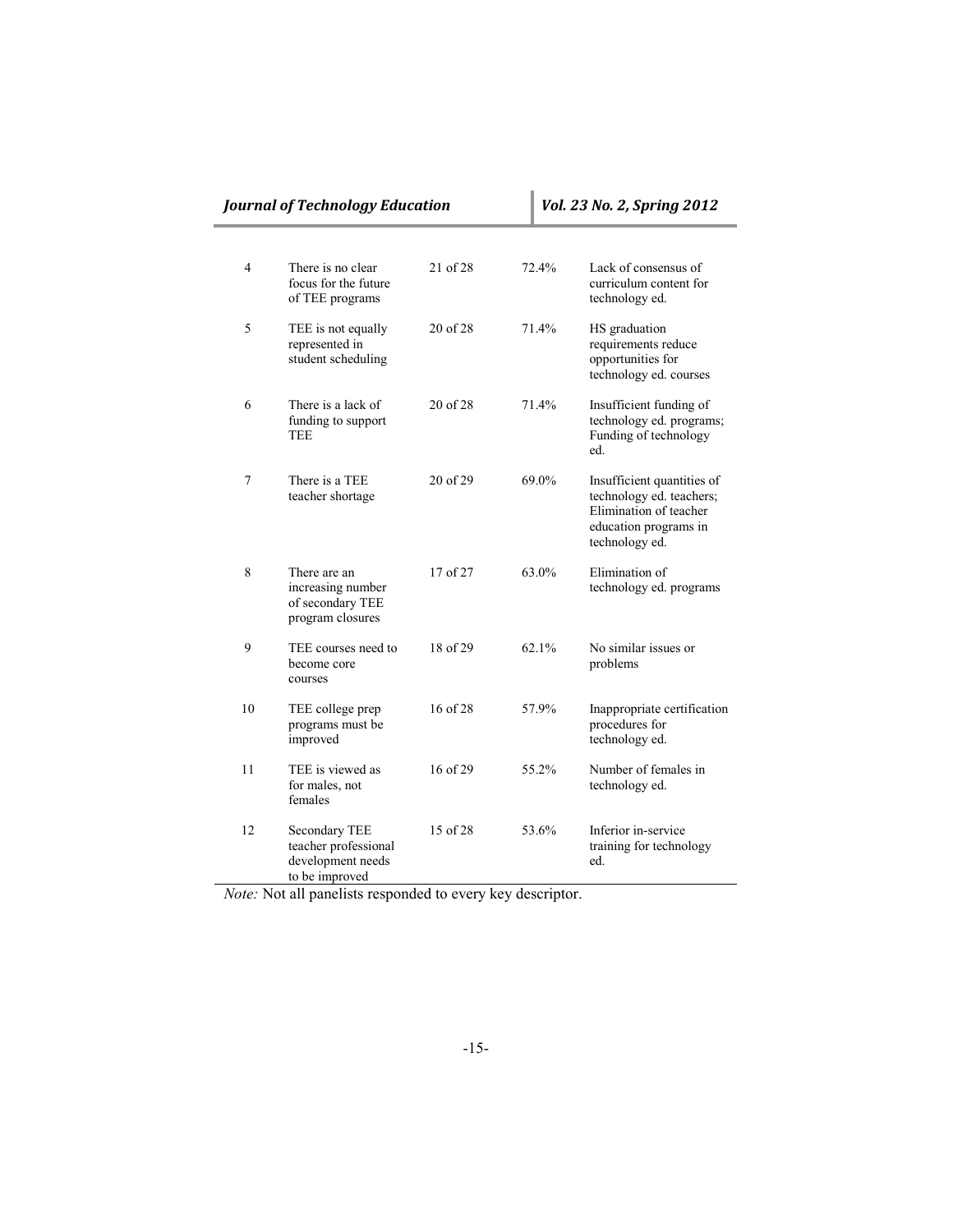#### **Table 4 (continued on next page)**

 $\mathbf{r}$ 

 $\overline{\phantom{0}}$ 

*Essential Future Critical Problems Facing Technology and Engineering Education in Virginia*

| Delphi<br>Ш    | <b>Key Descriptor</b>                                                                      | <b>Number</b><br>Considering<br><b>Essential</b> | Percentage | Wicklein 1993a Study<br><b>Findings</b>                                                                                                                                                                        |
|----------------|--------------------------------------------------------------------------------------------|--------------------------------------------------|------------|----------------------------------------------------------------------------------------------------------------------------------------------------------------------------------------------------------------|
| $\mathbf{1}$   | School counselors<br>do not understand<br>technology and<br>engineering<br>education (TEE) | 27 of 29                                         | 93.1%      | Inaccurate understanding<br>and support of technology<br>ed. by administrators and<br>counselors                                                                                                               |
| $\overline{c}$ | <b>Secondary TEE</b><br>enrollment is<br>declining                                         | 25 of 28                                         | 89.3%      | Recruitment of students<br>and teachers in<br>technology ed.;<br>Declining enrollments in<br>technology ed. courses                                                                                            |
| 3              | TEE needs to be<br>better marketed                                                         | 22 of 27                                         | 81.5%      | Inadequate marketing and<br>public relations of<br>technology ed.                                                                                                                                              |
| 4              | There is a lack of<br>TEE teacher<br>preparation<br>programs                               | 22 of 28                                         | 78.6%      | Insufficient quantities of<br>technology ed. teachers;<br>Elimination of teacher<br>education programs in<br>technology ed.                                                                                    |
| 5              | There is a lack of<br>TEE teachers                                                         | 22 of 29                                         | 75.9%      | Insufficient quantities of<br>technology ed. teachers;<br>Elimination of teacher<br>education programs in<br>technology ed.                                                                                    |
| 6              | There is a lack of<br>research identifying<br>the benefits of TEE                          | 21 of 28                                         | 75.0%      | Inadequate research base<br>for technology ed.;<br>No clear research agenda<br>for technology ed.;<br>Defining measurable<br>outcomes for technology<br>ed. students;<br>Research agenda for<br>technology ed. |
| 7              | There is not enough<br>room for TEE<br>electives in<br>students' schedules                 | 19 of 28                                         | 67.9%      | High school graduation<br>requirement restrictions<br>on technology ed.                                                                                                                                        |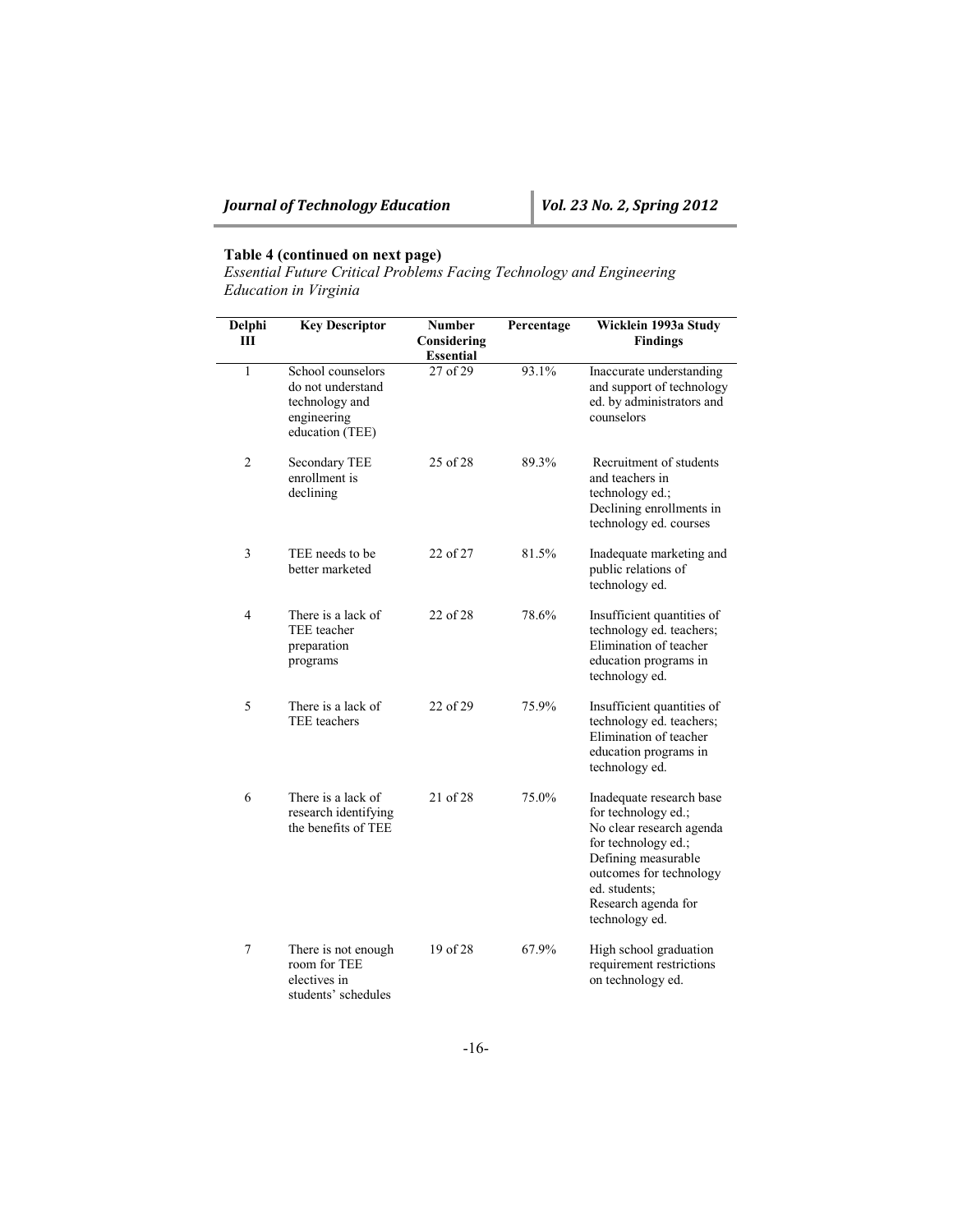| Journal of Technology Education |                                                                                                 |          |       | Vol. 23 No. 2, Spring 2012                                                                              |
|---------------------------------|-------------------------------------------------------------------------------------------------|----------|-------|---------------------------------------------------------------------------------------------------------|
| 8                               | There are too many<br>secondary TEE<br>programs closing                                         | 19 of 28 | 67.9% | Elimination of<br>technology ed. programs;<br>Program closings and<br>eliminations in<br>technology ed. |
| 9                               | College TEE<br>teacher preparation<br>programs need to be<br>improved                           | 18 of 28 | 64.3% | Inappropriate certification<br>procedures for<br>technology ed.                                         |
| 10                              | TEE should have<br>standardized STEM<br>curriculum                                              | 18 of 28 | 64.3% | Non-unified curriculum<br>for technology ed.                                                            |
| 11                              | There is a lack of<br>TEE teacher<br>involvement in<br><b>Technology Student</b><br>Association | 17 of 29 | 58.6% | No similar issue or<br>problem identified                                                               |
| 12                              | Some TEE courses<br>need to have AP<br>status                                                   | 16 of 29 | 55.2% | No similar issue or<br>problem identified                                                               |
| 13                              | TEE teachers<br>should receive<br>competitive pay                                               | 15 of 28 | 53.6% | Insufficient funding of<br>technology ed. programs                                                      |

*Note:* Not all panelists responded to every key descriptor.

In order for specific problems and issues to make the final list (Tables 3 and 4), at least 50% of participants had to indicate that they felt those problems and issues were essential to take into consideration when planning the future of technology and engineering education in Virginia. This process is consistent with cut-rates reported in other educational research studies, such as Lewis, Green, Mitzel, Baum, and Patz (1996) and Mitzel, Lewis, Patz, and Green (2001). Table 5 provides a comparison of the top five indicators (above 75%) found in the three studies, including Wicklein's 1993 and 2005 studies and Katsioloudis and Moye's study from 2011. The top five indicators showed that further correlation exists between the three studies. Even though the indicators do not share the same position in the hierarchy, they suggest that the problems facing the technology and engineering education profession have remained very similar for the past two decades.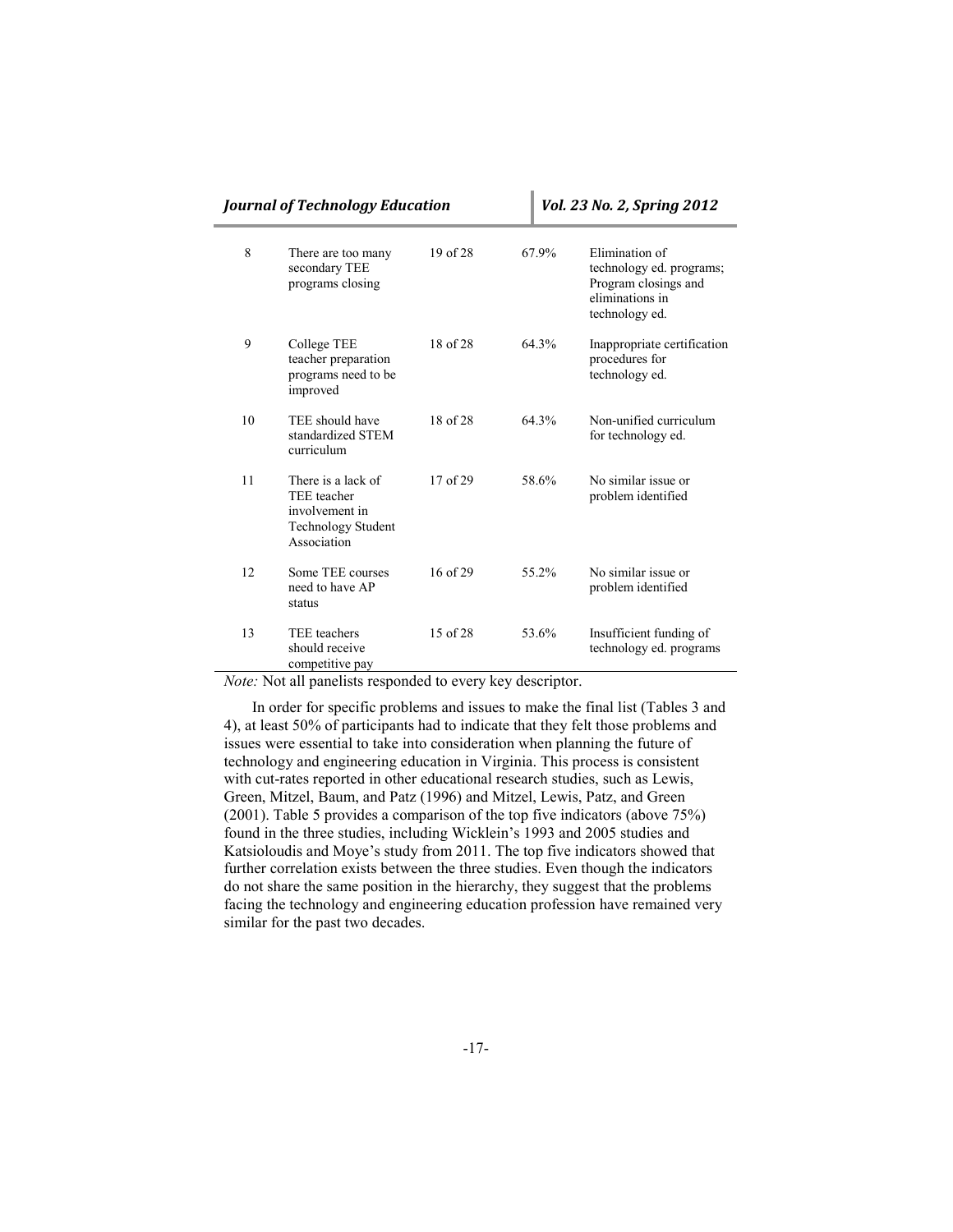## **Table 5**

*Comparison of Top Five Issues and Problems –Wicklein (1993, 2005) and Katsioloudis and Moye (2011)*

|                | <b>Future Problems</b><br>(Wicklein, 1993)                                                                                                       | <b>Problems</b><br>(Wicklein, 2005)                                                                         | <b>Critical Issues and Problems</b><br>(Katsioloudis & Moye, 2011)                   |
|----------------|--------------------------------------------------------------------------------------------------------------------------------------------------|-------------------------------------------------------------------------------------------------------------|--------------------------------------------------------------------------------------|
| 1              | Insufficient quantities<br>of technology<br>education teachers<br>and elimination of<br>teacher education<br>programs in<br>technology education | Insufficient<br>quantities of<br>qualified<br>technology<br>education teachers                              | School counselors do not understand<br>technology and engineering education<br>(TEE) |
| $\overline{c}$ | Loss of technology<br>education identity,<br>absorbed within other<br>disciplines                                                                | Inadequate<br>understanding by<br>administrators and<br>counselors<br>concerning<br>technology<br>education | Secondary TEE enrollment is<br>declining                                             |
| 3              | Poor and/or<br>inadequate public<br>relations for<br>technology education                                                                        | Inadequate<br>understanding by<br>general populace<br>concerning<br>technology<br>education                 | TEE needs to be better marketed                                                      |
| 4              | Insufficient funding<br>of technology<br>education programs                                                                                      | Lack of consensus<br>of curriculum<br>content for<br>technology<br>education                                | There is a lack of TEE teacher<br>preparation programs                               |
| 5              | Non-unified<br>curriculum for<br>technology education                                                                                            | Inadequate<br>financial support<br>for technology<br>education<br>programs                                  | There is a lack of TEE teachers                                                      |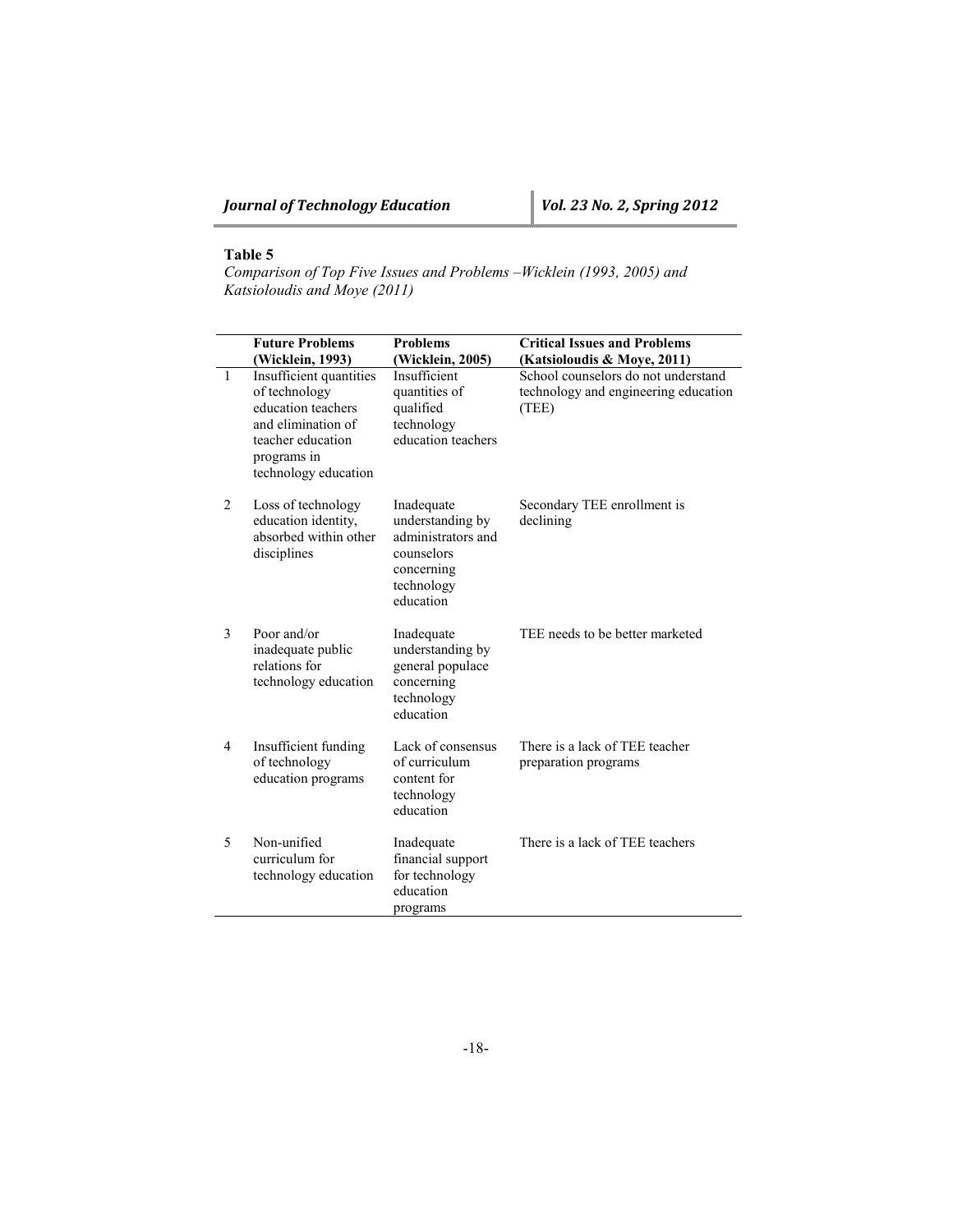#### **Discussion**

The purpose of this research was to determine the future critical issues and problems facing the technology and engineering education profession in the Commonwealth of Virginia. The modified Delphi research design was used to draw consensus among technology and engineering education experts in the Commonwealth of Virginia. Seventy-five percent of the participants agreed with one another concerning the top five critical problems and issues that Virginia leaders should consider when planning future programs (see Table 4).

The participants agreed (93%) that the most pressing problem is that school counselors do not understand technology and engineering education (TEE). This finding indicates that technology and engineering educators and school counselors need to improve their relationships. Perhaps leaders from both professions should become more familiar with each other through meetings and presentations. These meetings and presentations could occur at the national, state, local, and school levels. Promoting awareness of the technology and engineering education courses and profession and its benefits could improve counselors and students' knowledge of what these programs have to offer. Discussion could eliminate misconceptions about technology and engineering education programs, as well as further identify how these programs can benefit students in their effort to become more technologically literate and more college and career ready.

Almost ninety percent (89%) of the participants identified the fact that secondary technology and engineering education enrollment is declining as a critical problem. This decline could be attributed to several issues. One of the most pressing issues is the lack of available technology and engineering education teachers (Moye, 2009; Ndahi & Ritz, 2003; Weston, 1997). If a school district cannot find a teacher to fill a position in tight budgetary times, that position may be eliminated in order to save scarce and valuable funds. It is difficult to imagine that once a program closes it will be reopened again in the future (Volk, 1997).

Participants (81.5%) felt that technology and engineering education needs to be better marketed. This ranked third of the most critical issues and problems, but could be considered one of the most critical points to consider. If the technology and engineering education profession is to gain creditability amongst other secondary education programs, leaders must devise plans to illustrate the benefits of the programs, as well as advertise program successes. If we, the profession's leaders, rest on our proverbial laurels, we will continue to experience the slow demise that Volk (1997) described. A possible solution is to provide awareness and knowledge diffusion to the general public. Educating parents and school faculty about the benefits and options that technology and engineering education has to offer will help stymie the negative "shop" perception that continues to exist.

Seventy-nine percent of the participants felt that a major issue is the lack of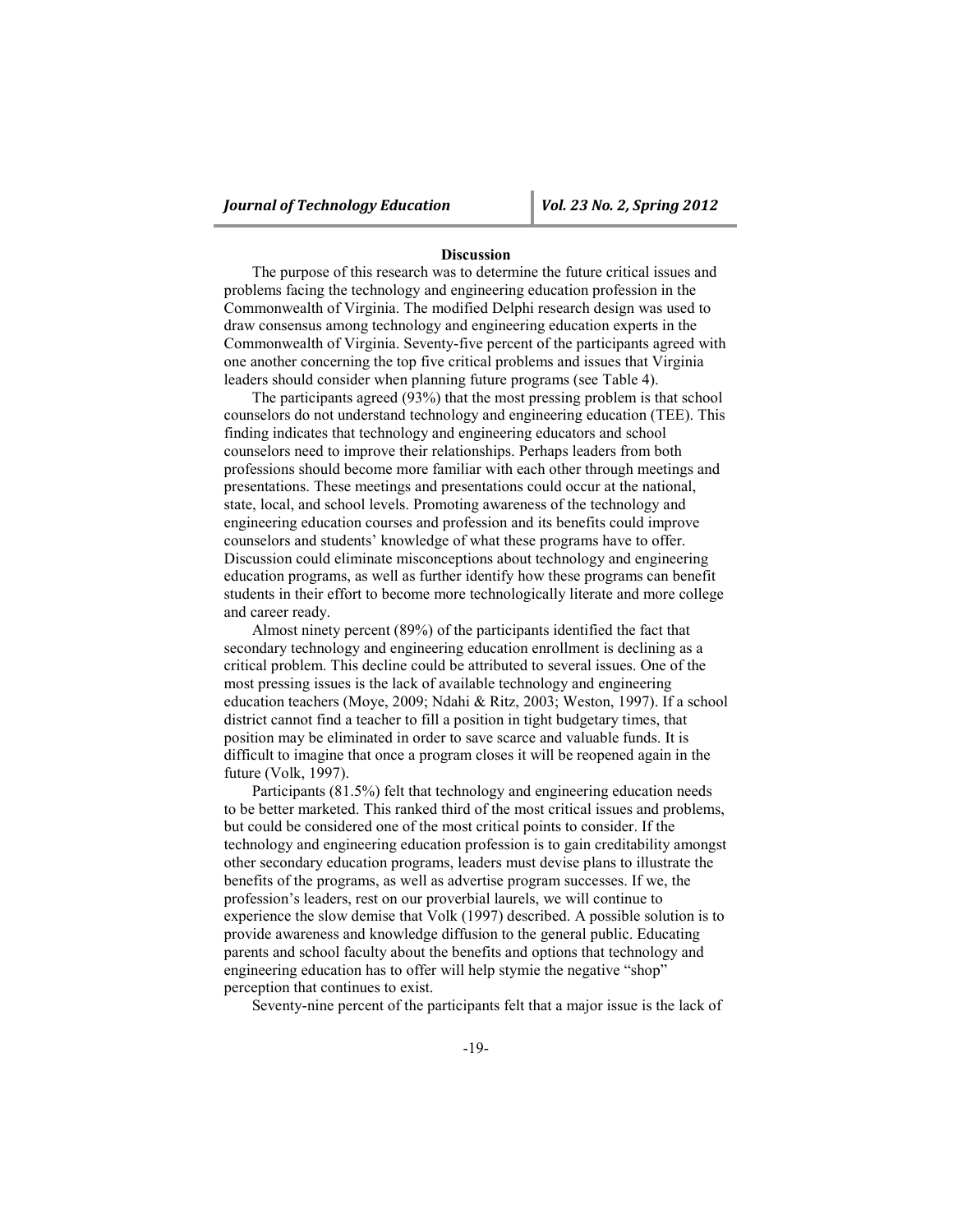technology and engineering education teacher preparation programs. Again, this is not a new concern (Moye, 2009; Ndahi & Ritz, 2003; Volk, 1997; Weston, 1997). These feelings are an indication that participants felt that the lack of programs will have a negative impact on the profession in Virginia. This situation is true is all areas of the United States. Illustrating the downward trend over the past decade:

In 2004-2005, there were 34 institutions that produced 338 technology education teachers (Schmidt & Custer, 2005). In 2005-2006, 32 institutions produced 315 technology education teachers (Schmidt & Custer, 2006). Twenty-nine institutions produced 311 technology education teachers in 2006-2007 (Schmidt & Custer, 2007). Finally, in 2007-2008, 27 institutions produced 258 technology teachers (Waugh, 2008). (Moye, 2009, p. 31)

Participants (75.9%) felt that there is a lack of technology and engineering education teachers. The reason for this shortage could be due to several of the other factors that participants felt were critical, e.g. misunderstanding of technology and engineering education, declining secondary enrollment, and the decreasing number of technology and engineering teacher preparation programs. It stands to reason that if leaders adequately address the *other issues*, the number of available teachers will increase. According to Moye (2009), Weston (1997), and Volk (1997) the shortage of technology teachers is so severe that it threatens the profession's very existence.

Seventy-five percent of the participants felt that there is a lack of research identifying the benefits of technology and engineering education. According to Zuga (2004), in the United States, cognitive research about technology education for the general educational purpose of technological literacy has suffered from a lack of a coherent focus. Zuga (2004) also stated that the complacency that we have about doing or not doing research, the atheoretical stance of the profession, and the resulting process orientation make it difficult to create a research base. This may be the case, but Reed, Harrison, Moye, Opare, Ritz, and Skophammer (2008) reported that there is research that supports technology education. Technology and engineering teacher education programs are in a prime position to require their students to conduct research concerning the benefits and challenges the profession faces. Junior university faculty members should receive guidance from senior faculty concerning more cognitive research involvement.

#### **Recommendations**

Program assessments are necessary before leaders can determine what, if any, program improvement changes are needed (Day & Schwaller, 2007; Hoepfl & Lindstrom, 2007). This study identified what Virginia stakeholders felt were the most critical issues and problems facing the future of technology and engineering education programs in the Commonwealth of Virginia. Based on these results, the following recommendations are presented.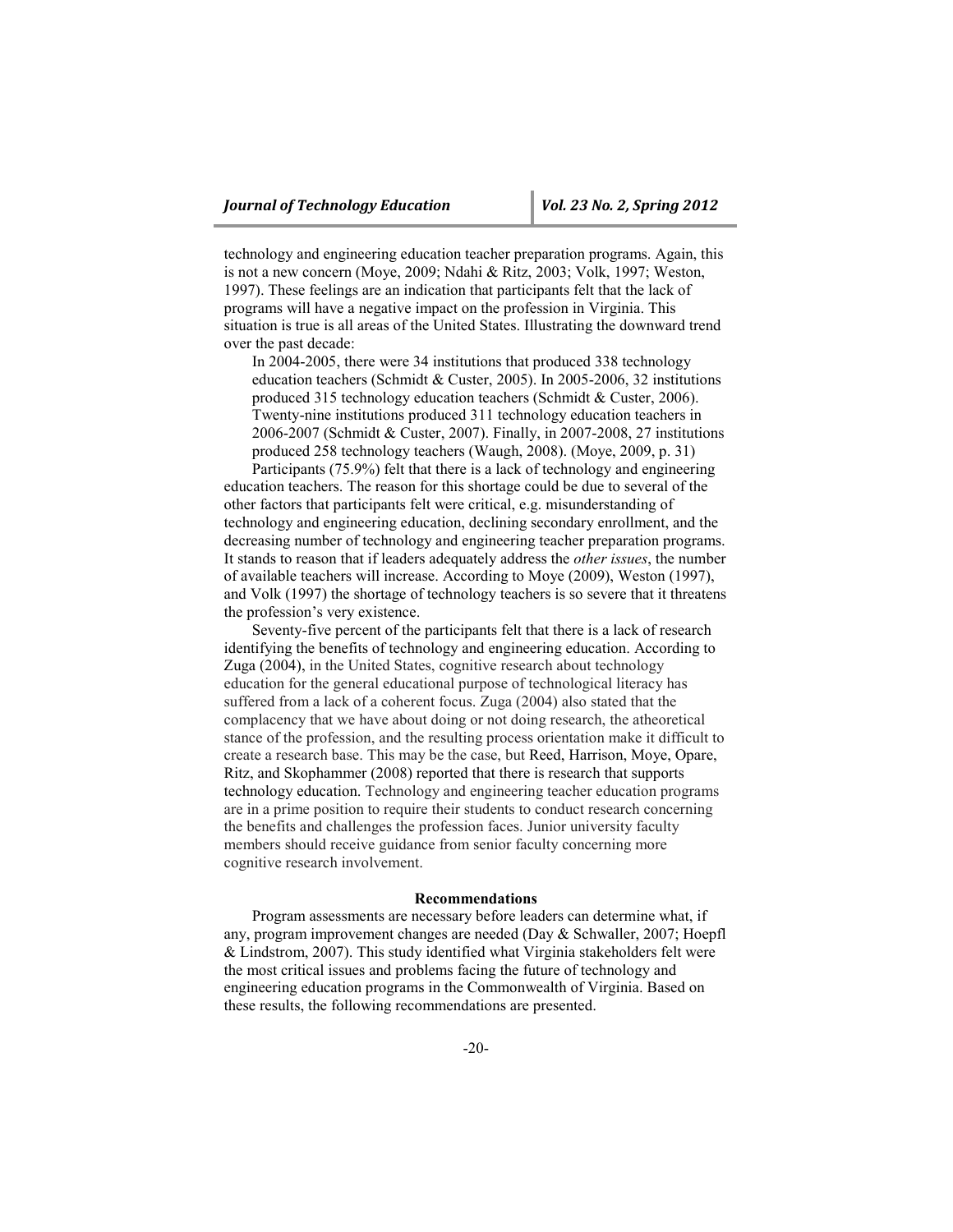- 1. Technology and engineering education leaders should review these results to aid them in the determination of future program improvement/change foci. The benefits of this study are not limited to the Commonwealth of Virginia. Research has shown that certain issues remain the same (see Table 5) at a national level; therefore, action should be taken. The issues identified in this study can be used as a starting point in the process.
- 2. Future research should be conducted to identify if some of the areas identified in this study are (or are not) consistent with their findings.
- 3. An assessment instrument based on the key descriptors identified in this study should be created and used to assess technology and engineering education programs. The assessment could be similar to the Meade and Dugger (2004) and Dugger (2007) studies, but more directed to specific problems and issues that this study identified.
- 4. Future research should be conducted to identify if the same issues and problems exist at the national level.

#### **Conclusion**

Each of the critical issues and problems identified in this study bears further investigation and possible action to address the crisis (Wicklein, 2005). This research provides opinions of technology and engineering education teachers, administrators, and teacher educators, and it could be considered a starting point for future discussions. The profession is blessed with the ability to offer students an education that can transform how they think and act. Along with those blessings come responsibilities. A continuing assessment of the programs, and reassurance that students receive quality education, should be the main focus. The most obvious conclusion from this research is the lack of understanding of the technology education profession and its role in society. According to the strongest indicator (see table 4), school counselors do not understand technology and engineering education. Wicklein (1993a, 2005) also found this as one of the most critical indicators. Also found in all three studies is the insufficient number of certified technology education teachers. The general lack of knowledge about the technology and engineering education profession exacerbates the lack of interest and the limited number of secondary and post-secondary students. The problem exists from the beginning of the pipeline— lack of secondary students will cause the lack of technology and engineering teacher education candidates, which ultimately decreases the number of certified technology and engineering education teachers.

Technology and engineering education professionals at all levels across the United States must address the very basic issues and problems identified in this study. Without a serious and immediate effort to address these needs, the profession will cease to exist in the near future (Wicklein, 2005). Or said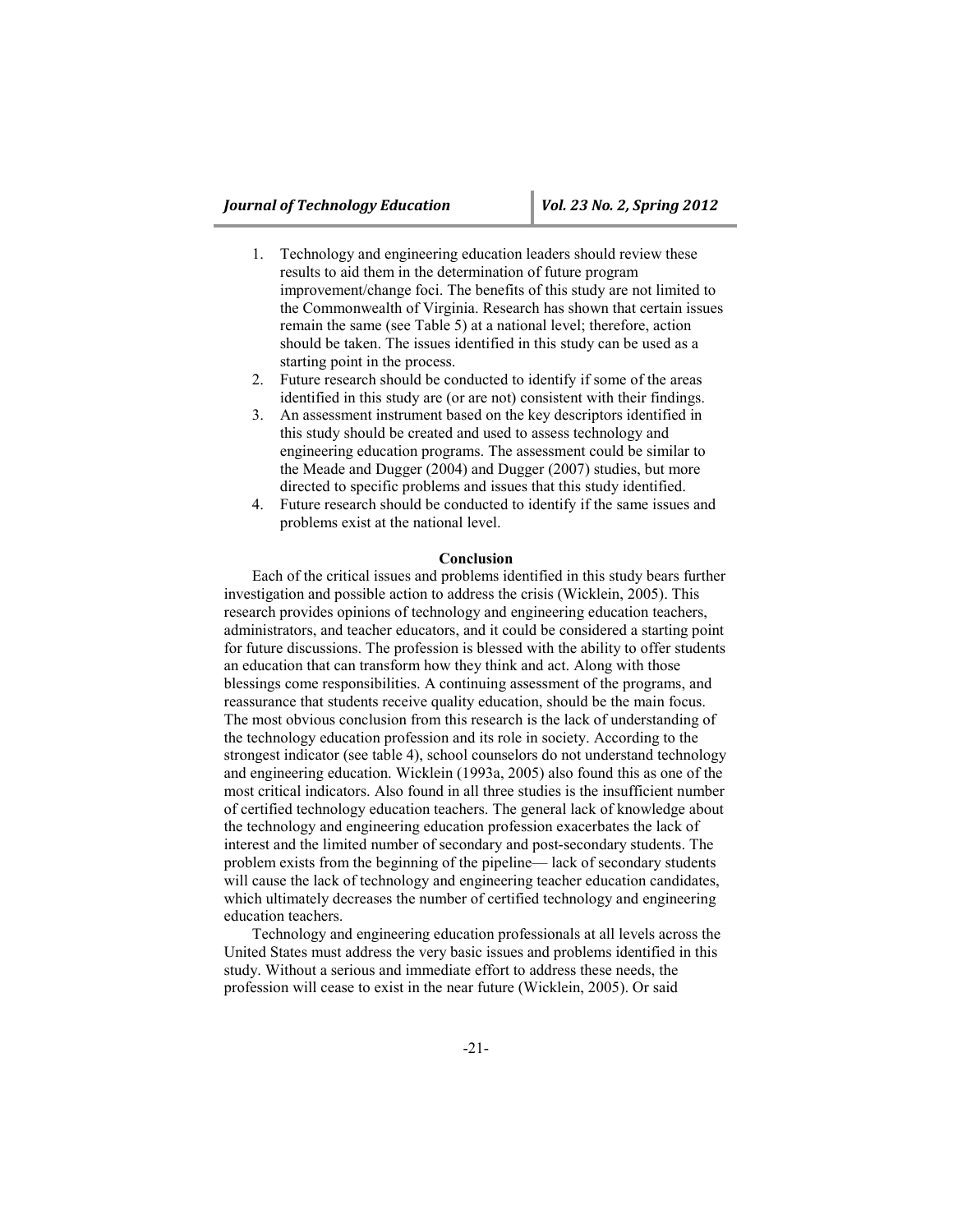differently, our profession may very well be "Going, Going, Gone." (Volk, 1997, p. 66).

## **References**

- Barnes, R. (2005). Moving towards technology education: Factors that facilitated teachers' implementation of a technology curriculum. *Journal of Technology Education, 17*(1), 6-18.
- Clayton, M. J. (1997). Delphi: A technique to harness expert opinion for critical decision-making tasks in education. *Educational Psychology, 17*(4), 373- 386.
- Custer, R. L., Scarcella, J. A., & Stewart, B. R. (1999). The modified Delphi technique: A rotational modification. *Journal of Vocational and Technical Education, 15* (2), 1-10.
- Day, G. F., & Schwaller, A. F. (2007). Conducting program assessments. In M. Hoepfl, & M. R. Lindstrom (Eds.), *Assessment of Technology Education* (pp. 251-272). New York: McGraw-Hill Glencoe.
- Dugger, W. E. Jr. (2007). The status of technology education in the United States. A triennial report of the findings from the states. *The Technology Teacher, 67*(1), 14-21.
- Hoepfl, M., & Lindstrom, M. R. (Eds.). (2007) *Assessment of technology education*. New York: McGraw-Hill Glencoe.
- Hsu, C. C., & Standford, B. A. (2007). The Delphi technique: Making sense of consensus. *Practical Assessment, Research, and Evaluation, 12*(10), 1-8.
- International Technology Education Association (ITEA/ITEEA). (2000/2002/2007). *Standards for technological literacy: Content for the study of technology.* Reston, VA: Author.
- International Technology Education Association (ITEA/ITEEA). (2005). *Realizing excellence: Structuring technology education programs*. Reston, VA: Author.
- Isaac, S., & Michael, W. B. (1981). Handbook in research and evaluation (2nd ed.). San Diego, CA: EdITS.
- John F. Kennedy Presidential Library and Museum. (1959). *Remarks at the Convocation of the United Negro College Fund, Indianapolis, Indiana*. Retrieved from http://www.jfklibrary.org/Research/Ready-Reference/JFK-Speeches/Remarks-at-the-Convocation-of-the-United-Negro-College-Fund-Indianapolis-Indiana-April-12-1959.aspx
- Kelley, T., & Kellam, N. (2009). A theoretical framework to guide the reengineering of technology education. *Journal of Technology Education, 20*(2), 37-49.
- Kozak, M. R. (1992). Technology education: Prospectus for curriculum change. *Journal of Technology Education, 4*(1), 65-69.
- Lewis, T. (2005). Coming to terms with engineering design as content. *Journal of Technology Education, 16*(2), 37-54.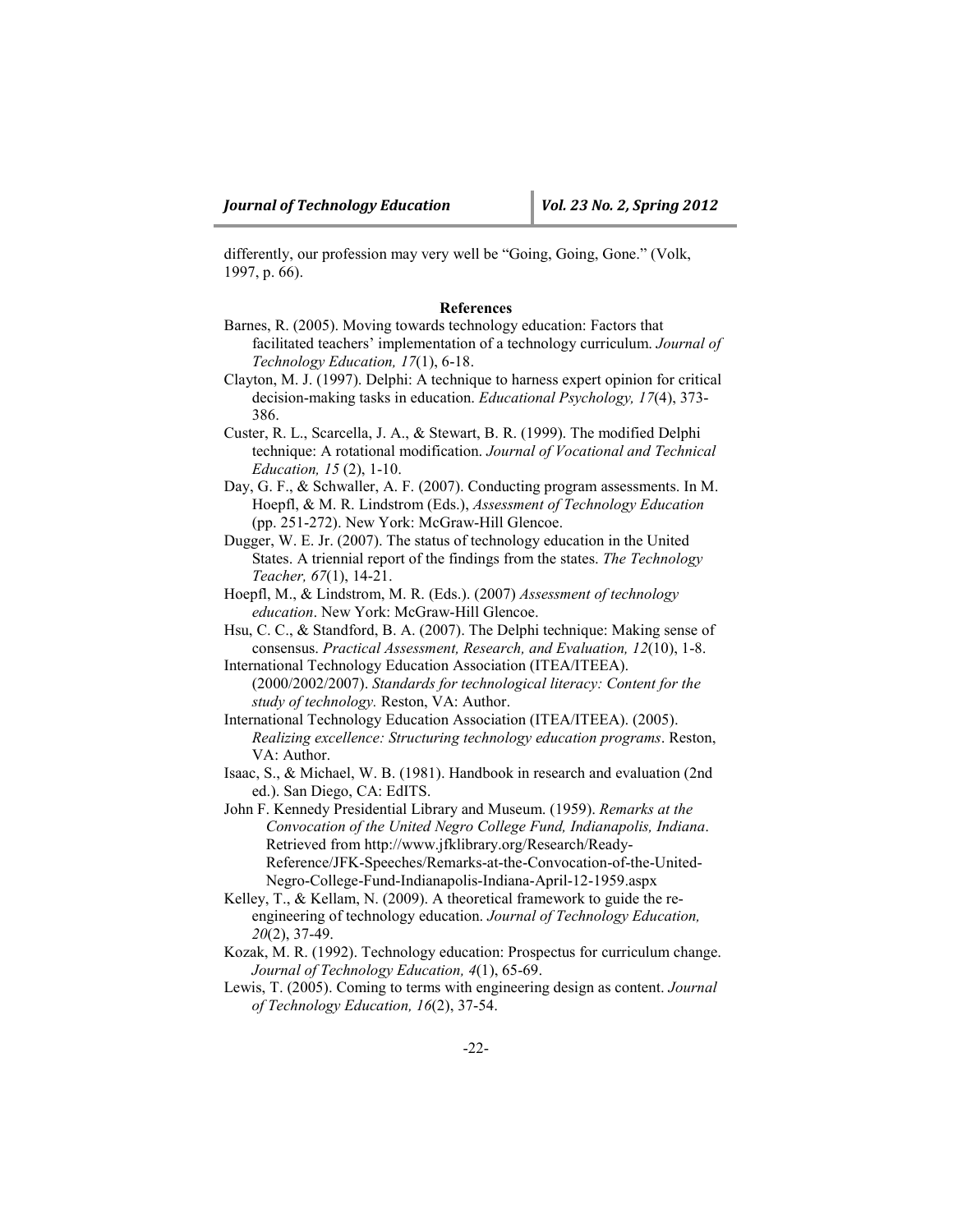- Lewis, D. D., Green, D. R., Mitzel, H. C., Baum, K., & Patz, R. J. (1996). Standard setting: A bookmark approach. In D. R. Green (Chair), *IRT based standard setting procedures utilizing behavior anchoring*. Symposium conducted at the Council of Chief State School Officers National Conference on Large-Scale Assessment, Phoenix, AZ.
- Meade, S. D., & Dugger, W. E. Jr. (2004). Reporting on the status of technology education in the U.S. *The Technology Teacher, 64*(2), 29-35.
- Mitzel, H. C., Lewis, D. M., Patz, R. J., & Green, D. R. (2001). The bookmark procedure: Psychological perspectives. In G. J. Cizek (Ed.), *Setting performance standards: Concepts, methods, and perspectives*, (pp. 249- 281). Majwah, NJ: Lawrence Erlbaum Associates, Inc.
- Moye, J. J. (2009). The supply and demand of technology education teachers in the United States. *The Technology Teacher, 69*(2), 30-36.
- Ndahi, H. B. & Ritz, J. M. (2003). Technology education teacher demand, 2002- 2005. *The Technology Teacher, 62*(7), 27-31.
- Patton, M. Q. (2002). Qualitative research & evaluation methods ( $3<sup>rd</sup> Ed$ ). Thousand Oaks, CA: Sage Publications Inc.
- Partnership for 21st Century Skills (P21). (n.d.). *Partner for 21st century skills*. Retrieved from http://www.p21.org/
- Reed, P. M. (2006). *What do we value? Research on Technology Education problems, issues, and standards in the United States*. Conference Proceedings, 15<sup>th</sup> Technology Education Research Conference, Australia.
- Reed, P. A., Harrison, H. L., Moye, J. J., Opare, P. B., Ritz, J. M., & Skophammer, R. A. (2008, February, 22). *Research supporting technological literacy*. Paper presented at the 2008 ITEA National Conference. Abstract retrieved from http://www.iteaconnect.org/mbrsonly/Library/Research/Research%20Task %20Force%2Final\_b.pdf
- Ritz, J. M. (2009). A new generation of goals for technology education. *Journal of Technology Education, 20*(2), 50-64.
- Sanders, M. (2009). Integrative STEM education: Primer. *The Technology and Engineering Teacher, 68*(4), 20-26.
- Spencer, B. R., & Rogers, G. E. (2006). The nomenclature dilemma facing technology education. *Journal of Industrial Technology Education, 43*(1), 91-99.
- Virginia Department of Education (VDOE). (n.d.). *Technology education program goals.* Retrieved from http://www.doe.virginia.gov/instruction/career\_technical/technology/index.
	- shtml
- Volk, K. S. (1997). Going, going, gone? Recent trends in technology teacher education programs. *Journal of Technology Education, 8*(2), 66-70.
- Weston, S. (1997). Teacher shortage supply and demand. *The Technology Teacher, 57*(1), 6-9.